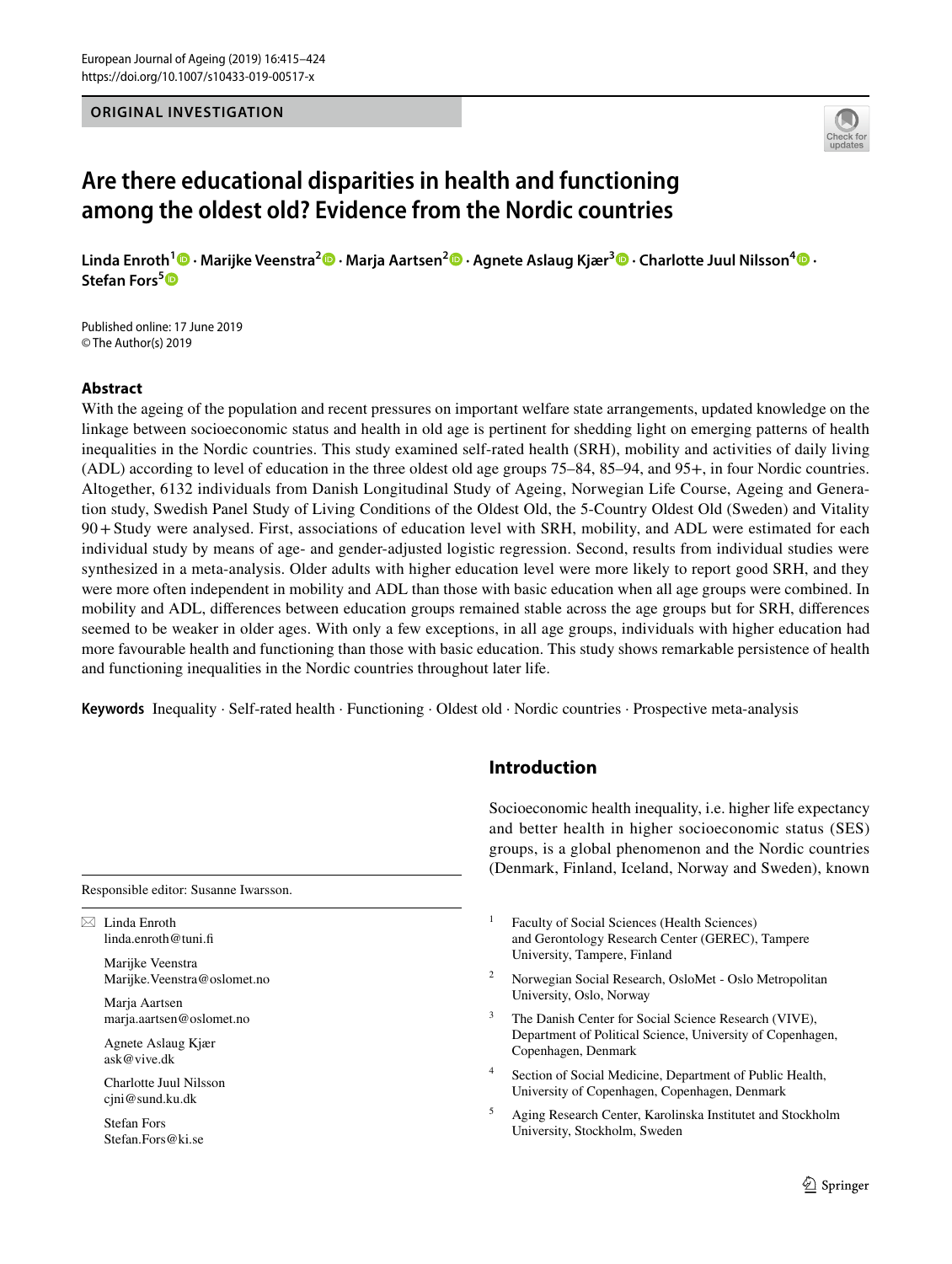for their generous welfare systems, are no exceptions (Mackenbach [2012\)](#page-9-0). While the level of generosity, spending on eldercare and the way of organizing health and social services difer in many respects, the Nordic countries have certain social policies in common, such as universal healthand social care coverage and minimum pensions that support longevity and social and economic security in old age (Lundberg et al. [2008](#page-9-1); Szebehely and Meagher [2017\)](#page-9-2). Even with this social protection and class-equalizing potential, several studies have shown substantial socioeconomic health inequalities in young, working age and young old age populations in the Nordic welfare states (Bambra [2012;](#page-8-0) Lahelma et al. [2001](#page-9-3); Mackenbach et al. [2008\)](#page-9-4). Yet, relatively little is known about the extent of health inequalities in very old age.

Besides the similarities in welfare state models, Nordic countries have rather similar patterns of population ageing. The proportion of those who reach old age (e.g. 75+ or 95+) is smaller in Finland, especially among men, than in the other Nordic countries. However, after reaching old age (i.e. 75 years) the remaining life expectancies are very similar (Jørgensen et al. [2018\)](#page-9-5) ranging from 12.04 to 12.67 years (Human Mortality Database [2018\)](#page-9-6). Altogether, the proportion of 75+year olds of the total population is expected to increase from 7.5% in 2015 to 12% in 2040 in the Nordic countries (Eurostat [2018](#page-8-1)).

House et al. ([1990](#page-8-2)) have elaborated on the potential mechanisms by which the association of SES with health may vary by age. In young age groups, the prevalence of health problems is lower due to biological robustness, which may lead to smaller health inequalities. In middle and young old age, the impact of work-related psychosocial and environmental risk factors on health is high, causing higher inequality in health between socioeconomic groups. Diferent hypotheses have been put forward on the mechanisms of the increase or decrease in health inequalities in old age, see e.g. (Hofmann [2011;](#page-8-3) Rehnberg et al. [2019\)](#page-9-7). Exit from the labour market reduces exposure to work-related, unequally distributed health risks, and this may lead to a convergence in health inequalities in later life (House et al. [1994](#page-8-4)). In addition, inevitable biological processes and the equalizing social policies in welfare states are suggested to contribute to the decline in health inequalities in old age. Counteracting with the biological processes, also selective survival, which refers to the higher mortality in lower socioeconomic groups, may result in reduced health inequalities if only the healthiest and most robust individuals from the lower socioeconomic groups reach old age (Dupre [2007](#page-8-5)). On the other hand, if the accumulation of advantage or disadvantage in material and social resources lasts throughout life, it could lead to an increase in health inequalities in old age (Ross and Wu [1996](#page-9-8)). Further, if the health effects of poor working conditions are postponed to older ages, it might increase health inequalities in old age.

The evidence of the existence and size of health inequalities by age in later life is inconsistent, and has barely touched upon the oldest old age groups. Minkler et al. [\(2006\)](#page-9-9) showed a social gradient in functional limitations among 55–84 year olds in the US: the lower the level of education, the worse the functioning. Inequalities were strongest in younger age groups (55–64) and fattened towards older age groups, and finally disappeared at the age of 85+. Huisman et al. ([2003\)](#page-9-10) also showed decreasing but persistent inequalities in longterm disabilities and self-rated health (SRH) for men in the age groups 60–69, 70–79, and 80+, but not for women in the oldest age group in a study with 11 European countries. Rostad et al. [\(2009\)](#page-9-11) who studied inequalities in limiting long standing illnesses and SRH for women in Norway found that inequalities were apparent and even seemed to increase in SRH in the oldest age group (85+) according to education, but not with other health or SES indicators. Arber and Cooper ([1999](#page-8-6)) found persistent inequalities in disability  $(80+)$  and in SRH  $(85+)$  in Britain with previous occupation as a SES indicator. Schöllgen et al. [\(2010](#page-9-12)) studied health inequalities in physical, functional and subjective health with education, income and fnancial assets as SES indicators in the study sample that consisted of 40–85 year-old Germans. The study showed in general stability or increase in inequalities throughout the age groups (40–54, 55–69, and 70–85) but decrease according to education in subjective health. Other earlier studies that have shown health inequalities among the oldest old have been limited to one cohort or one country (Bootsma-van Der Wiel et al. [2005](#page-8-7); Enroth et al. [2013](#page-8-8); Fors and Thorslund [2015](#page-8-9)).

With the ageing of the populations and recent pressures on important welfare state arrangements, updated knowledge on the linkage between SES and health in old age is pertinent for shedding light on emerging patterns of health inequalities in the Nordic countries. The current study focuses on health and functioning inequalities by the level of education. We assess the extent of health and functioning (selfrated health, independence in mobility and activities of daily living (ADL)) inequalities among people aged 75+ in four Nordic countries (Denmark, Finland, Norway and Sweden). The study aims to provide an overview of the direction and magnitude of health and functioning inequalities in three age groups  $75-84$ ,  $85-94$ , and  $95+$ , and in the  $75+$  population as a whole.

## **Methods**

### **Study samples**

This study utilized data from the Danish Longitudinal Study of Ageing (DLSA) from Denmark, the Vitality 90+ Study from Finland, the Norwegian Life Course, Ageing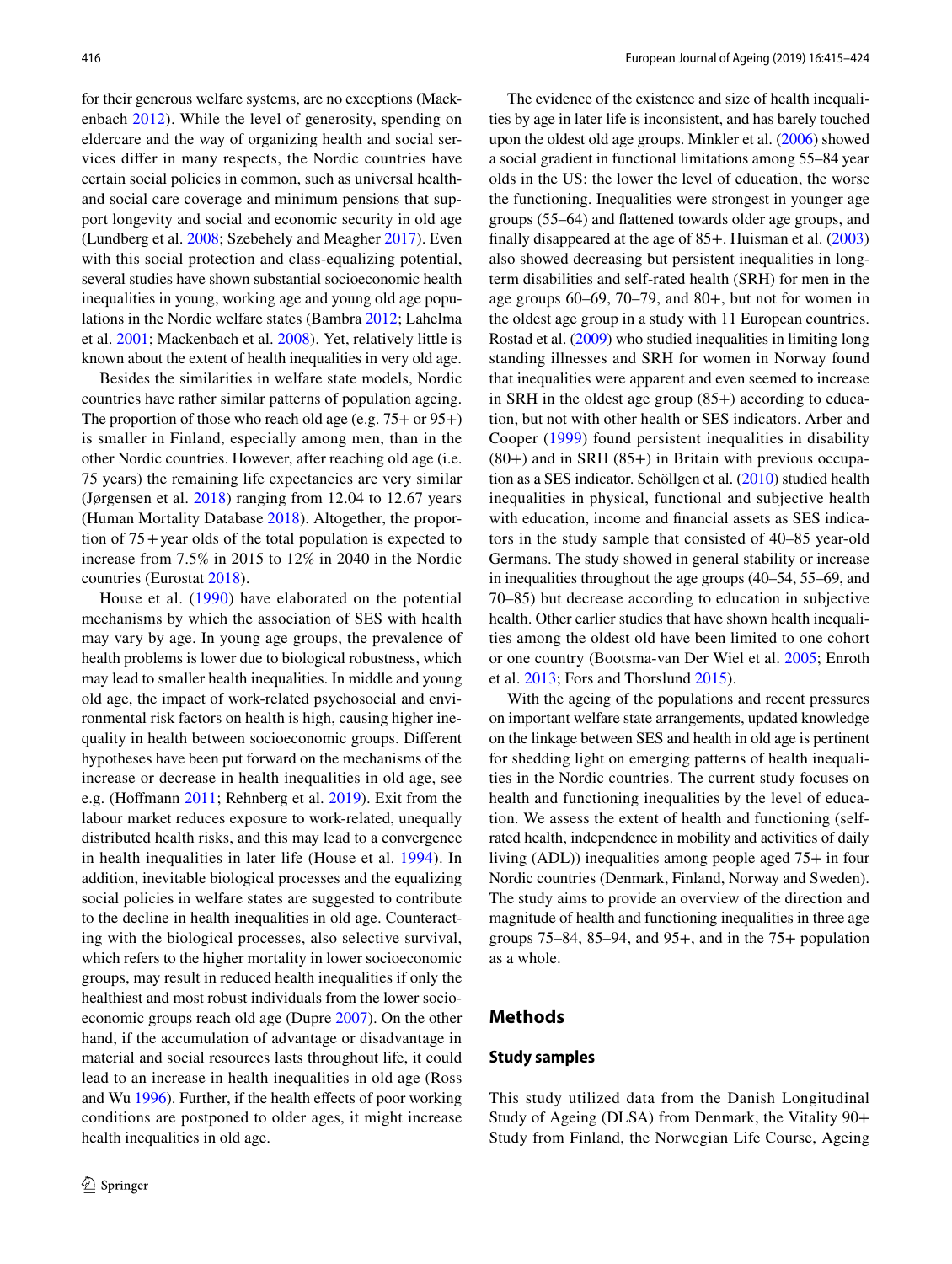and Generation study (NorLAG) from Norway, the Swedish Panel Study of Living Conditions of the Oldest Old (SWE-OLD), and the Swedish part of the 5-Country Oldest Old Project (SE-COOP) from Sweden. All studies have approval from the local ethical committees, and an informed consent was obtained from all study participants.

*DLSA* includes a representative sample of the Danish population aged 52 and above from nine selected cohorts. It is a longitudinal study with fve waves. For this study, we included participants from birth cohorts 1920, 1925, 1930 and 1935 who responded to the fourth wave of data collection in 2012/2013. The response rate for 1780 individuals aged 77, 82, 87 and 92 was 73.7%. The response rate for the total population in the fourth wave was 74.7% (Kjær et al. [2019](#page-9-13)).

*Vitality 90*+ *Study* is based on the 90+population in the third largest city in Finland. The number of participants was 1277, with a response rate of 79.5% in 2010, and 1637 with a response rate of 80% in 2014 (Jylhä et al. [2013\)](#page-9-14). Data from the 2014 wave were analysed only for the 85–94 age group because there was an extensive overlap of participants with 2010 data for the 95+ age group.

*NorLAG* includes a random stratifed sample of the Norwegian population aged 45–85. The response rate for the whole sample in 2007–2008 was 71.6%. For the purposes of the present study, we included 850 participants aged 75–84 with a response rate of 57.9% (Bjørshol et al. [2007](#page-8-10); Slagsvold et al. [2012](#page-9-15)).

*SWEOLD 2014* is based on a random sample of the Swedish population aged 69 and over. The response rate was 84.3%. The number of participants (75 years and over) included in the current study was 868. Since 85+ year olds were oversampled in the data collection, weights were used in the analyses to account for the diferences in sampling probability (Lennartsson et al. [2014](#page-9-16)).

*SE*-*COOP* is based on a random sample of 320 centenarians (interviewed during their  $100<sup>th</sup>$  year) in Sweden in 2011–2012, with a response rate of 85.9% (*n*=274). Since men were oversampled in the data collection, weights were used in the analyses to account for diferences in sampling probability (Parker et al. [2014\)](#page-9-17).

In total, the study population from fve studies comprised 6132 individuals of which 2111 were men and 4021 women (Table [1\)](#page-3-0). The total population was stratifed into three age groups where the number of participants was 2760 (women 55%) in the age group of 75–84 years old, 2789 (women 74%) in the age group of 85–95 years old and 583 (women 77%) in the age group of 95+ years old.

The main mode of data collection was face-to-face interviews in SWEOLD and SE-COOP. However, the studies were complemented with telephone interviews when preferred by the respondents. For the Vitality 90+ Study, the data were collected using mailed surveys, and for the NorLAG computer-assisted telephone interviews (CATI) were carried out followed by a mailed survey. For DLSA, data were mainly collected with phone interviews, but the respondents were offered a chance for a personal home visit if they were not capable of answering by phone. In addition, it was possible to use proxy respondents in SWEOLD, SE-COOP and in the Vitality 90+ Study. In all fve studies, both community dwellings and institutionalised individuals were included. However, institutionalised were generally underrepresented in the DLSA and NorLAG.

#### **Measures**

Social stratifcation was measured with the highest attained level of education. Education is a commonly used measure also among older people (Huisman et al. [2003;](#page-9-10) Schöllgen et al. [2010](#page-9-12)), and it is highly comparable across the Nordic countries. Since the level of education is in general low among the oldest old, we dichotomized it distinguishing between basic education and more than basic education. Basic education refers to primary education, which for the birth cohorts in this study varied between 6 and 7 years in the Nordic countries. Higher education refers to more than 7 years of education or to vocational or at least secondary education. Information on the level of education came from the surveys, except for DLSA, where information on highest attained educational level was gathered from the national registers in combination with information from the survey interviews.

We assessed health and functioning with three measures that are commonly used in surveys directed to older population self-rated health (SRH), mobility and activities of daily living (ADL). SRH is a general measure of health status for which individuals take into account e.g. subjective feelings such as pain, diagnoses and medication, problems in functioning, health behaviour and age (Jylhä [2009](#page-9-18)). SRH is a well-established predictor of mortality and is shown to be associated e.g. with the number of diagnoses and medications among the oldest old (Bravell et al. [2011](#page-8-11)). SRH was assessed with the question: How would you assess your general state of health? The answer options were: (1) really good, (2) good, (3) fair, (4) poor, or (5) very poor for DLSA; (1) excellent, (2) very good, (3) good, (4) fair, or (5) poor for NorLAG; (1) excellent, (2) good, (3) acceptable, (4) poor or (5) very poor for SE-COOP; (1) good, (2) neither good nor bad, or (3) bad for SWEOLD; and (1) good, (2) fairly good, (3) average, (4) fairly poor or (5) poor for Vitality 90+ Study. Good SRH was indicated with answer options 1 and 2 in DLSA, SE-COOP and Vitality 90+ Study; 1–3 in NorLAG; and 1 in SWEOLD. Proxy respondents were excluded from the analyses of SRH because of the subjective nature of the question.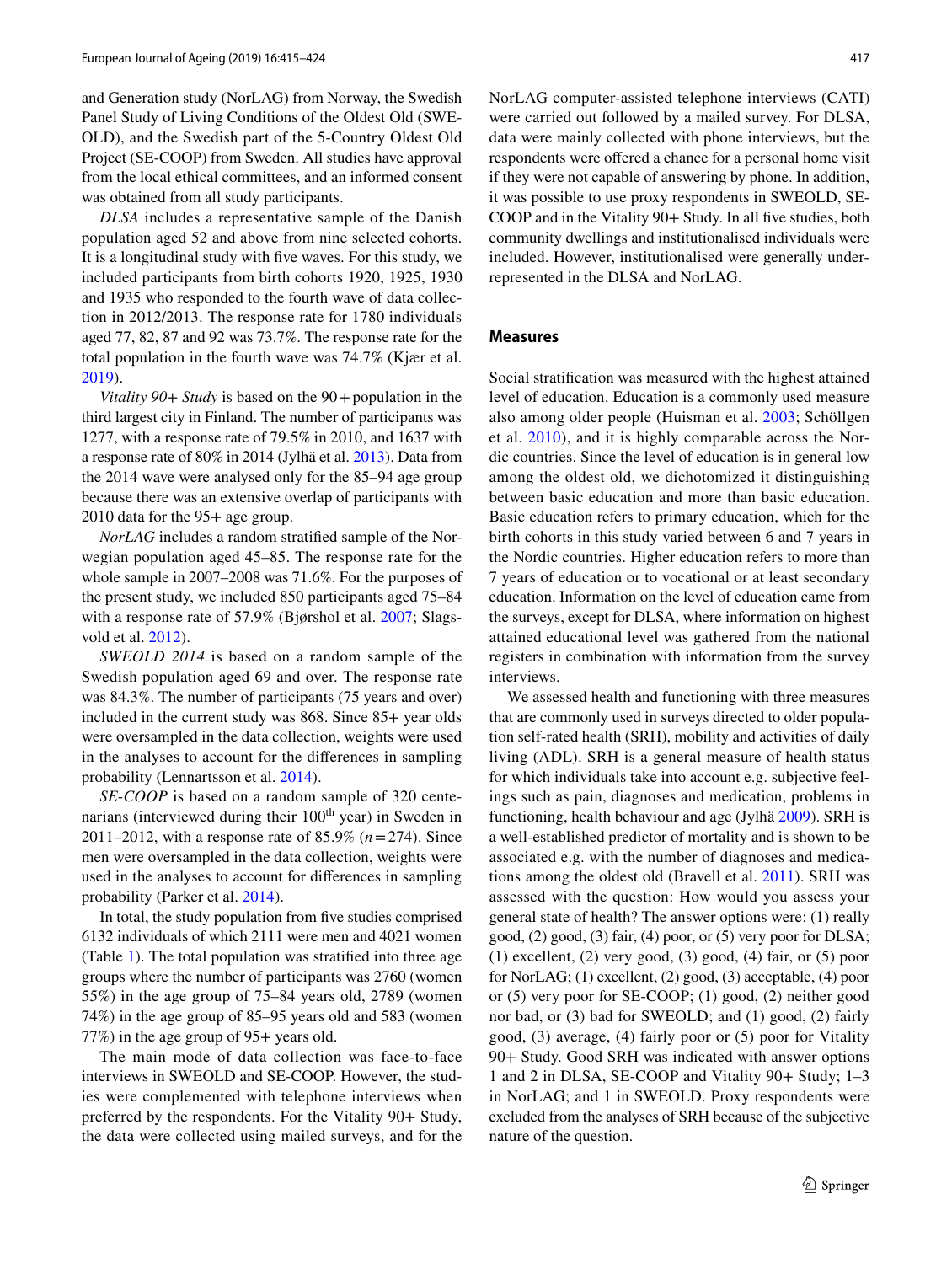<span id="page-3-0"></span>**Table 1** Description of the study samples

| Sweden<br>Denmark<br>Sweden<br>Finland<br>Finland<br>Norway<br>2014<br>2010<br>2014<br>2012/2013<br>2007/2008<br>2011/2012<br>$84.3^{b}$<br>80.0 <sup>b</sup><br>85.9 <sup>c</sup><br>79.5 <sup>c</sup><br>73.7 <sup>a</sup><br>57.9 <sup>a</sup><br>544<br>844<br>1372<br>608 (44.3)<br>395 (46.8)<br>247 (45.4)<br>764 (55.7)<br>449 (53.2)<br>297 (54.6)<br>79, 75-84<br>77, 77–82<br>78, 75-84<br>655 (47.7)<br>280 (33.2)<br>257 (47.2)<br>564 (66.8)<br>717 (52.3)<br>287 (52.8)<br>42 (7.7)<br>1166<br>408<br>244<br>971<br>141 (34.6)<br>95 (38.9)<br>194(20)<br>297 (25.5)<br>267(65.4)<br>149(61.1)<br>777 (80)<br>869 (74.5)<br>88, 85-94<br>87, 87–92<br>91, 90-94<br>91, 90-94<br>585 (50.2)<br>224 (54.9)<br>142 (58.2)<br>523 (53.9)<br>102(41.8)<br>581 (49.8)<br>184(45.1)<br>448 (46.1)<br>57 (23.4)<br>134 (13.9)<br>188 (16.3)<br>53<br>272<br>258<br>21 (39.6)<br>75 (27.6)<br>38 (14.7)<br>32(60.4)<br>220 (85.3)<br>197 (72.4)<br>100<br>$96, 95 - 105$<br>96, 95-107<br>39 (73.6)<br>199 (73.2)<br>171 (66.3)<br>73 (26.8)<br>14(26.4)<br>87 (33.7)<br>17(32.1)<br>110(40.2)<br>69(26.8) | Name of the study          | <b>DLSA</b> | NorLAG | SWEOLD | <b>SE-COOP</b> | Vitality 90+ |  |  |
|------------------------------------------------------------------------------------------------------------------------------------------------------------------------------------------------------------------------------------------------------------------------------------------------------------------------------------------------------------------------------------------------------------------------------------------------------------------------------------------------------------------------------------------------------------------------------------------------------------------------------------------------------------------------------------------------------------------------------------------------------------------------------------------------------------------------------------------------------------------------------------------------------------------------------------------------------------------------------------------------------------------------------------------------------------------------------------------------------------------|----------------------------|-------------|--------|--------|----------------|--------------|--|--|
|                                                                                                                                                                                                                                                                                                                                                                                                                                                                                                                                                                                                                                                                                                                                                                                                                                                                                                                                                                                                                                                                                                                  | Country                    |             |        |        |                |              |  |  |
|                                                                                                                                                                                                                                                                                                                                                                                                                                                                                                                                                                                                                                                                                                                                                                                                                                                                                                                                                                                                                                                                                                                  | Year of the study          |             |        |        |                |              |  |  |
|                                                                                                                                                                                                                                                                                                                                                                                                                                                                                                                                                                                                                                                                                                                                                                                                                                                                                                                                                                                                                                                                                                                  | Response rate $%$          |             |        |        |                |              |  |  |
|                                                                                                                                                                                                                                                                                                                                                                                                                                                                                                                                                                                                                                                                                                                                                                                                                                                                                                                                                                                                                                                                                                                  | Age group $75-84$ , n      |             |        |        |                |              |  |  |
|                                                                                                                                                                                                                                                                                                                                                                                                                                                                                                                                                                                                                                                                                                                                                                                                                                                                                                                                                                                                                                                                                                                  | Men, $n$ $(\%)$            |             |        |        |                |              |  |  |
|                                                                                                                                                                                                                                                                                                                                                                                                                                                                                                                                                                                                                                                                                                                                                                                                                                                                                                                                                                                                                                                                                                                  | Women, $n(\%)$             |             |        |        |                |              |  |  |
|                                                                                                                                                                                                                                                                                                                                                                                                                                                                                                                                                                                                                                                                                                                                                                                                                                                                                                                                                                                                                                                                                                                  | Age, median, min-max       |             |        |        |                |              |  |  |
|                                                                                                                                                                                                                                                                                                                                                                                                                                                                                                                                                                                                                                                                                                                                                                                                                                                                                                                                                                                                                                                                                                                  | Basic education, $n$ (%)   |             |        |        |                |              |  |  |
|                                                                                                                                                                                                                                                                                                                                                                                                                                                                                                                                                                                                                                                                                                                                                                                                                                                                                                                                                                                                                                                                                                                  | Higher education, $n(\%)$  |             |        |        |                |              |  |  |
|                                                                                                                                                                                                                                                                                                                                                                                                                                                                                                                                                                                                                                                                                                                                                                                                                                                                                                                                                                                                                                                                                                                  | Proxy respondent, $n(\%)$  |             |        |        |                |              |  |  |
|                                                                                                                                                                                                                                                                                                                                                                                                                                                                                                                                                                                                                                                                                                                                                                                                                                                                                                                                                                                                                                                                                                                  | Age group $85-94$ , n      |             |        |        |                |              |  |  |
|                                                                                                                                                                                                                                                                                                                                                                                                                                                                                                                                                                                                                                                                                                                                                                                                                                                                                                                                                                                                                                                                                                                  | Men, $n$ $(\%)$            |             |        |        |                |              |  |  |
|                                                                                                                                                                                                                                                                                                                                                                                                                                                                                                                                                                                                                                                                                                                                                                                                                                                                                                                                                                                                                                                                                                                  | Women, $n(\%)$             |             |        |        |                |              |  |  |
|                                                                                                                                                                                                                                                                                                                                                                                                                                                                                                                                                                                                                                                                                                                                                                                                                                                                                                                                                                                                                                                                                                                  | Age, median, min-max       |             |        |        |                |              |  |  |
|                                                                                                                                                                                                                                                                                                                                                                                                                                                                                                                                                                                                                                                                                                                                                                                                                                                                                                                                                                                                                                                                                                                  | Basic education, $n$ (%)   |             |        |        |                |              |  |  |
|                                                                                                                                                                                                                                                                                                                                                                                                                                                                                                                                                                                                                                                                                                                                                                                                                                                                                                                                                                                                                                                                                                                  | Higher education, $n(\%)$  |             |        |        |                |              |  |  |
|                                                                                                                                                                                                                                                                                                                                                                                                                                                                                                                                                                                                                                                                                                                                                                                                                                                                                                                                                                                                                                                                                                                  | Proxy respondent, $n(\%)$  |             |        |        |                |              |  |  |
|                                                                                                                                                                                                                                                                                                                                                                                                                                                                                                                                                                                                                                                                                                                                                                                                                                                                                                                                                                                                                                                                                                                  | Age group $95+$ , <i>n</i> |             |        |        |                |              |  |  |
|                                                                                                                                                                                                                                                                                                                                                                                                                                                                                                                                                                                                                                                                                                                                                                                                                                                                                                                                                                                                                                                                                                                  | Men, $n$ $(\%)$            |             |        |        |                |              |  |  |
|                                                                                                                                                                                                                                                                                                                                                                                                                                                                                                                                                                                                                                                                                                                                                                                                                                                                                                                                                                                                                                                                                                                  | Women, $n(\%)$             |             |        |        |                |              |  |  |
|                                                                                                                                                                                                                                                                                                                                                                                                                                                                                                                                                                                                                                                                                                                                                                                                                                                                                                                                                                                                                                                                                                                  | Age, median, min-max       |             |        |        |                |              |  |  |
|                                                                                                                                                                                                                                                                                                                                                                                                                                                                                                                                                                                                                                                                                                                                                                                                                                                                                                                                                                                                                                                                                                                  | Basic education, $n$ (%)   |             |        |        |                |              |  |  |
|                                                                                                                                                                                                                                                                                                                                                                                                                                                                                                                                                                                                                                                                                                                                                                                                                                                                                                                                                                                                                                                                                                                  | Higher education, $n(\%)$  |             |        |        |                |              |  |  |
|                                                                                                                                                                                                                                                                                                                                                                                                                                                                                                                                                                                                                                                                                                                                                                                                                                                                                                                                                                                                                                                                                                                  | Proxy respondent, $n(\%)$  |             |        |        |                |              |  |  |

<sup>a</sup>Response rate only for participants included in this study, <sup>b</sup>Response rate for the total population in the study (SWEOLD excluded from this study younger than 75 years old and The Vitality 90+ Study 2014 individuals 95 years and older), 'Response rate for the participants in this study is the same as for the total population

In the literature, ADL and mobility summary measures often vary in the number of items. However, they refect coping at home and need of help, and are shown to be associated with the performance tests among the oldest old (Bravell et al. [2011](#page-8-11)). The psychometric properties for ADL indicators, such as reliability and validity, have been shown to be reasonably good for the 5-item Katz list (Hopman-Rock et al. [2018](#page-8-12)), and Rodgers and Miller [\(1997\)](#page-9-19) showed that a composite measure of ADL had high predictive validity also with a smaller subset of ADL indicators. ADL was assessed by the self-reported ability to get in and out of bed, and to dress and undress in NorLAG, Vitality 90+ Study, SWE-OLD, and in SE-COOP; while in DLSA, the question on the ability to get in and out of bed was substituted with a question on the ability to wash or shower. Those able to perform both activities without help of another person were considered as being independent in ADL. Mobility was assessed by the self-reported ability to perform two or three activities, depending on the study. DLSA, Vitality 90+ Study and SWEOLD included questions on the ability to walk indoors, walk 400/500 metres or walk around outdoors, and use stairs.

NorLAG and SE-COOP included questions on the ability to walk 400/500 metres and use stairs. Those able to perform all (two or three) activities without difficulty or limitation (NorLAG), without help of another person (DLSA, Vitality 90+ Study, SWEOLD), and with or without difficulty (SE-COOP), were considered as being independent in mobility.

As earlier literature shows (Enroth et al. [2013](#page-8-8)), age and gender are potential confounders in the association between education level and health and functioning among the oldest old. According to that, age and gender were included in the analyses as covariates.

#### **Statistical analyses**

The frst step of the analyses was to assess the unadjusted prevalences of good SRH and independence in mobility, and ADL by level of education. Second, we used logistic regression analysis to assess whether SRH and functioning difered between levels of education. Independent variable (level of education) was entered simultaneously with the covariates (age and gender) into the regression model. The estimates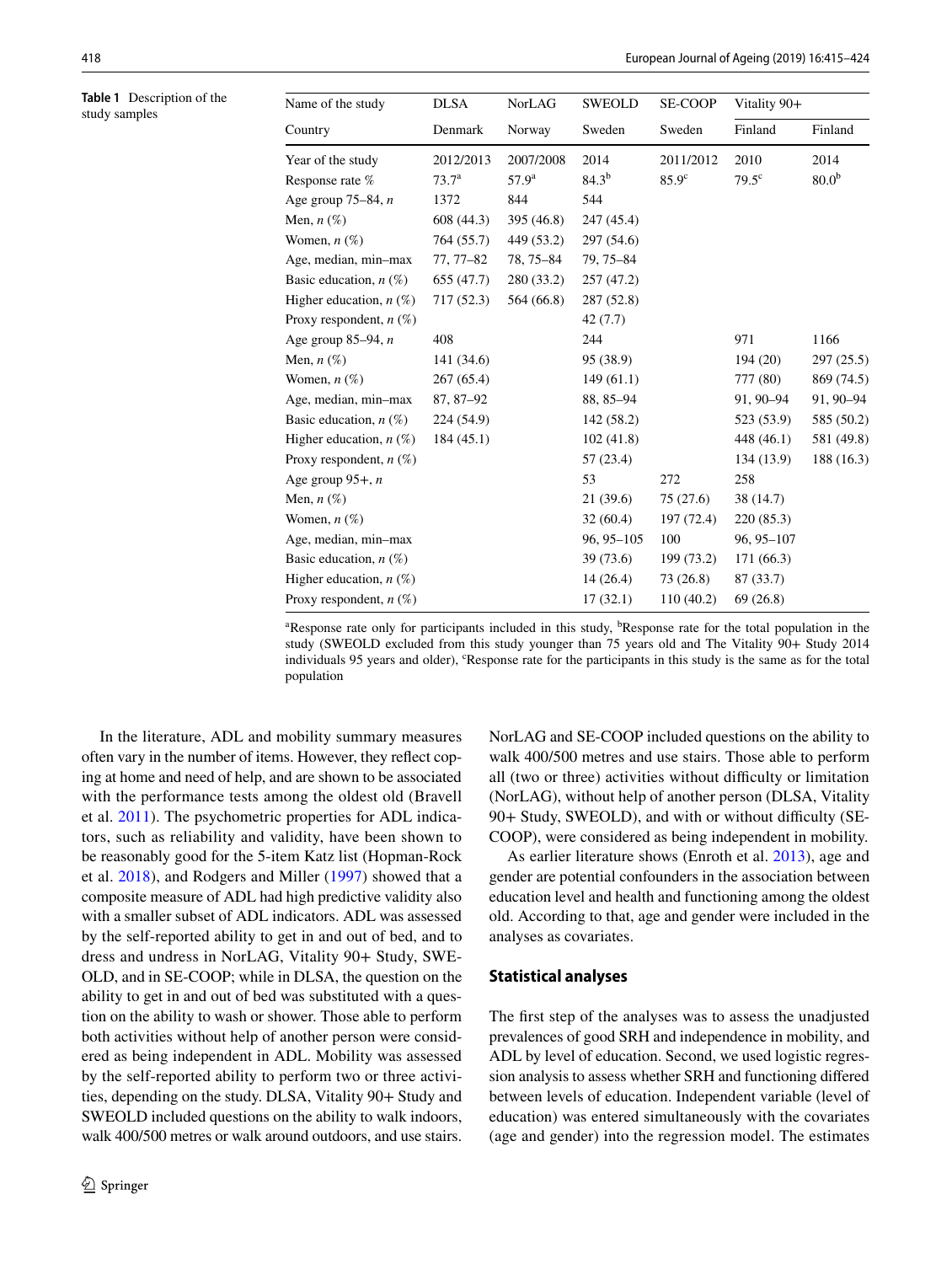are presented as odds ratios (OR) with 95% confdence intervals (CI). The analyses were conducted separately for three age groups 75–84 (DLSA, NorLAG, and SWEOLD), 85–94 (DLSA, Vitality 90+ Study 2010 and 2014, and SWEOLD), and 95+ years old (Vitality 90+ Study 2010, SWEOLD, and SE-COOP). The country-specifc analyses, based on individual data, were run separately in each country. Finally, a meta-analysis (MA) was used for synthesizing the results from regression analyses. Statistical signifcance was set to *p*<0.05 in all analyses and the analyses were conducted with the statistical software Stata version 14.

Often, a MA is conducted to summarize existing literature with the aim to aggregate fndings (Ghersi et al. [2008](#page-8-13)). Since existing research is limited and the comparability of the studies is weak, we provided the input for the MA ourselves (prospective meta-analysis). It gave us the possibility to pre-plan the method of analysis, defnitions of SES and health as well as the included studies. MA synthesize results across the studies and gives the direction and efect size of the fndings on a common scale. Because the sampling frame included multiple populations from Nordic countries, random effects models were used. The model assumes that true efect size varies from study to study and the summary efect, which the analysis provides, is an estimate of the mean of a distribution of true effects (Borenstein et al. [2010\)](#page-8-14). Consistency of the efects across the samples, i.e. between-study heterogeneity, was tested using the Q statistic, and quantifed by the I-squared value. I-squared describes the percentage of total variation across studies that is due to heterogeneity rather than chance. The crude categories for heterogeneity have been defined as low with an I-squared value of  $0-25\%$ , moderate with an I-squared of 25–75%, and high with an I-squared of 75–100%. (Higgins et al. [2003](#page-8-15)).

## **Results**

The unadjusted prevalences showed that, in general, individuals in the youngest age group had a higher percentage of being independent in mobility and in ADL than individuals in the middle age group. In turn, the percentage was higher in the middle age group than in the oldest age group (Table [2](#page-5-0)). The DLSA study tended to show a higher level of independence in mobility than the other studies. For SRH, the variability between age groups and between countries was high, especially in the oldest age group. Participants in the Vitality 90+ Study assessed their health worse than participants in the other studies. Overall, with only a few exceptions, in all age groups, for all three outcomes, and for all countries, individuals with higher education had more favourable health and functioning than those with basic education.

Figure [1](#page-6-0) shows a forest plot for good SRH according to level of education separately for all age groups and an overall summary efect for all age groups combined. The agespecific analysis for the youngest age group (75–84 years old) showed signifcantly higher odds for good SRH among those with higher education than among those with basic education in all individual studies and in the summary efect that combines all studies (OR 1.82 CI 1.38; 2.41). For the middle age group (85–94 years old), the DLSA study differed from the other studies by showing lower odds for good SRH for those with higher education; however, this result was not statistically signifcant. For the oldest age group (95+ years old) all individual studies showed higher odds for good SRH for those with higher education. However, the summary effect did not reach statistical significance neither for the middle age group nor for the oldest age group. When synthesizing results for all age groups, people with higher education had higher odds of having good SRH than those with basic education (OR 1.51 CI 1.24; 1.84). The overall between-study heterogeneity showed moderate consistency for the studies  $(p=0.02, 1$ -squared 54.3%).

Figure [2](#page-6-1) shows a forest plot for mobility. For the youngest age group, all individual studies showed higher independence in mobility for those with higher education when compared to those with basic education. Even though the result was statistically signifcant only for the SWEOLD study, the summary effect of all studies reached statistical significance (OR 1.58 CI 1.22; 2.04). For the middle age group, all studies except the DLSA showed signifcantly higher independence in mobility for those with higher education. Moreover, the summary efect showed signifcant diferences in mobility between individuals with higher and basic education (OR 1.47 CI 1.07; 2.03). The results were highly similar for the oldest age group (OR 1.89 CI 1.25; 2.86). Furthermore, synthesized results for all age groups showed the same; higher independence in mobility for those with higher education (OR 1.54 CI 1.30; 1.82). The heterogeneity of all studies was moderate  $(p=0.18, I-squared 28.3\%).$ 

Figure [3](#page-7-0) shows a forest plot for independence in ADL. In the youngest age group, individuals with higher education had higher odds of being independent in ADL than individuals with basic education. The diferences in ADL between levels of education were statistically signifcant in the SWEOLD study, and in the summary analysis (OR 1.68 CI 1.17; 2.41) that included results of all studies in the age group. Also for the middle age group, all individual studies showed higher independency in ADL for those with education beyond the basic level resulting in a statistically signifcant summary efect (OR 1.29 CI 1.07; 1.57). For the oldest age group, Vitality 90+ Study and SE-COOP studies showed higher odds for being independent in ADL for those with higher education. The result from the SWEOLD study difered from the other studies; however, it had less weight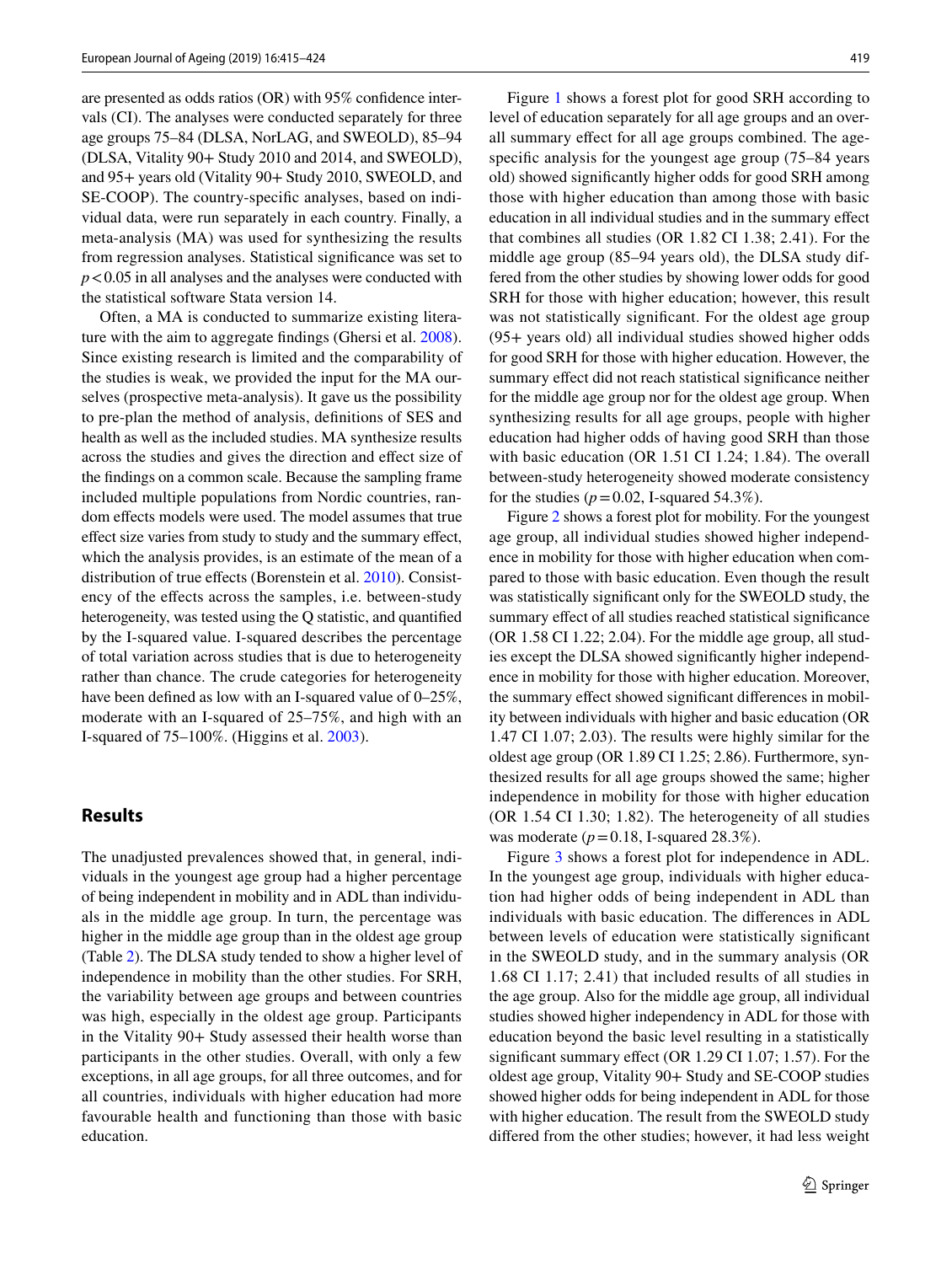| Education   | 75-84 years old     |        |                     |        |                     |               |        |        |  |  |
|-------------|---------------------|--------|---------------------|--------|---------------------|---------------|--------|--------|--|--|
|             | <b>DLSA</b>         |        | NorLAG              |        |                     | <b>SWEOLD</b> |        |        |  |  |
|             | Basic               | Higher | <b>Basic</b>        | Higher | <b>Basic</b>        | Higher        |        |        |  |  |
| SRH %       |                     |        |                     |        |                     |               |        |        |  |  |
| Good        | 57.5                | 70.5   | 51.6                | 62.1   | 37.9                | 60.7          |        |        |  |  |
| Mobility %  |                     |        |                     |        |                     |               |        |        |  |  |
| Independent | 90.2                | 93.4   | 52.0                | 58.7   | 47.0                | 60.1          |        |        |  |  |
| ADL $\%$    |                     |        |                     |        |                     |               |        |        |  |  |
| Independent | 93.4                | 95.9   | 96.7                | 97.9   | 89.4                | 94.7          |        |        |  |  |
| Education   | 85-94 years old     |        |                     |        |                     |               |        |        |  |  |
|             | <b>DLSA</b>         |        | Vitality 90+ (2010) |        | Vitality 90+ (2014) |               | SWEOLD |        |  |  |
|             | <b>Basic</b>        | Higher | Basic               | Higher | Basic               | Higher        | Basic  | Higher |  |  |
| SRH %       |                     |        |                     |        |                     |               |        |        |  |  |
| Good        | 58.6                | 53.9   | 23.4                | 31.8   | 23.9                | 35.4          | 42.4   | 48.4   |  |  |
| Mobility %  |                     |        |                     |        |                     |               |        |        |  |  |
| Independent | 78.8                | 78.1   | 39.6                | 52.0   | 44.5                | 53.9          | 20.9   | 47.2   |  |  |
| ADL $\%$    |                     |        |                     |        |                     |               |        |        |  |  |
| Independent | 81.9                | 82.6   | 77.7                | 83.3   | 76.3                | 80.8          | 67.6   | 82.8   |  |  |
| Education   | 95+ years old       |        |                     |        |                     |               |        |        |  |  |
|             | Vitality 90+ (2010) |        | SWEOLD              |        | SE-COOP             |               |        |        |  |  |
|             | Basic               | Higher | Basic               | Higher | <b>Basic</b>        | Higher        |        |        |  |  |
| SRH %       |                     |        |                     |        |                     |               |        |        |  |  |
| Good        | 15.5                | 18.8   | 45.0                | 60.5   | 79.3                | 80.4          |        |        |  |  |
| Mobility %  |                     |        |                     |        |                     |               |        |        |  |  |
| Independent | 17.1                | 33.3   | 10.5                | 22.7   | 31.2                | 44.2          |        |        |  |  |
| ADL $\%$    |                     |        |                     |        |                     |               |        |        |  |  |
| Independent | 58.0                | 73.3   | 62.1                | 70.2   | 50.4                | 66.7          |        |        |  |  |

<span id="page-5-0"></span>**Table 2** Prevalence of good self-rated health (SRH), independence in mobility and activities of daily living (ADL) by education for age groups 75–84, 85–94 and 95+

in the analysis because of the small study sample. Thus, the summary efect showed higher independence in ADL for those with higher education also in the oldest age group (OR 1.80 CI 1.20; 2.72). When all studies in all age groups were combined, those with higher education had statistically signifcantly higher odds (OR 1.42 CI 1.22; 1.67) of being independent in ADL than those with basic education. The between-study variability was low  $(p=0.63, I-squared 0\%).$ 

# **Discussion**

This study adds knowledge of health and functioning inequalities in very old age by examining inequality patterns according to level of education in three age groups 75–84, 85–94, and 95+ in four Nordic countries. We found that individuals with higher education were more likely to report good SRH, and they were more often independent in mobility and ADL than people with basic education. Stratifed analyses across three age groups showed similar fndings, except for SRH, where the summary effect was statistically signifcant only for the age group 75–84. As the study was based on the prospective meta-analysis, it included high-quality comparable data of the oldest old.

We used the same indicators of health and functioning for all age groups across the fve studies. When looking at the results of being independent in ADL and mobility, the summary effects show significantly higher independence for people with higher education across all three age groups. For SRH, these diferences between education groups were only signifcant for the youngest age group. SRH is a widely used measure of general health status (Idler and Benyamini [1997](#page-9-20)), but its interpretation is more complex than for ADL and mobility. The SRH measure is afected by age and culture but also the way of posing the question and answer alternatives (Jylhä [2009\)](#page-9-18). It has been suggested that the oldest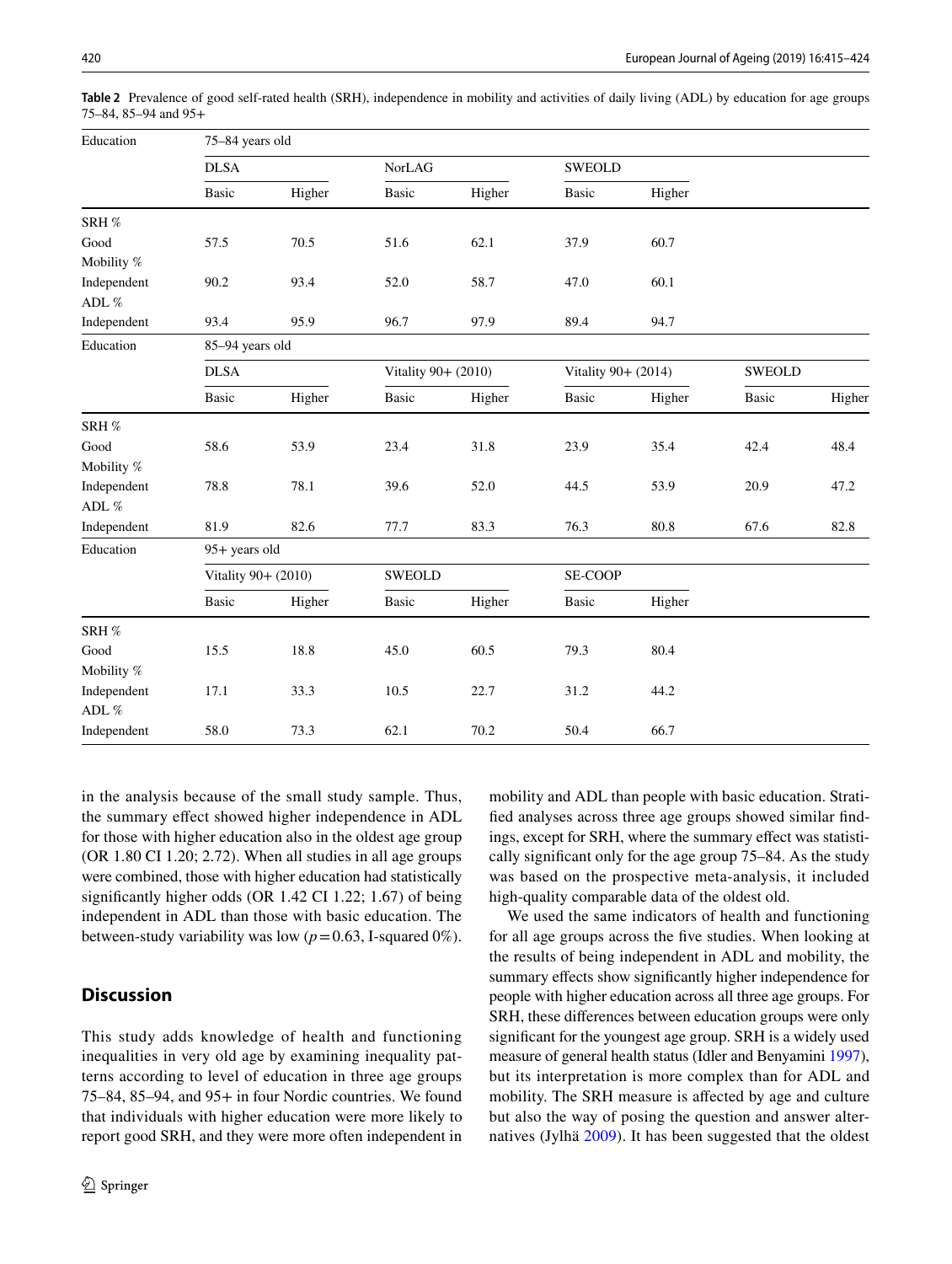<span id="page-6-0"></span>**Fig. 1** Forest plot on good selfrated health (SRH) according to education (ref. basic education). Odds ratios are adjusted for age and gender. Pooled odds ratios (diamonds) are presented separately for 75–84, 85–94, and 95+ age groups and for all studies combined

|               |                                                |         |    |   |   | Odds                    | %      |
|---------------|------------------------------------------------|---------|----|---|---|-------------------------|--------|
| Data          | Year                                           | P-value |    |   |   | ratio (95% CI)          | Weight |
| 75-84         |                                                |         |    |   |   |                         |        |
| <b>DLSA</b>   | 2012/13                                        | 0.000   |    |   |   | 1.69 (1.34, 2.12)       | 16.79  |
| Norlag        | 2007/8                                         | 0.008   |    |   |   | 1.49 (1.11, 2.00)       | 14.62  |
| <b>SWEOLD</b> | 2014                                           | 0.000   |    |   |   | 2.58 (1.79, 3.73)       | 12.37  |
|               | Subtotal (I-squared = $63.8\%$ , $p = 0.063$ ) |         |    |   |   | 1.82 (1.38, 2.41) 43.78 |        |
|               |                                                |         |    |   |   |                         |        |
| 85-94         |                                                |         |    |   |   |                         |        |
| <b>DLSA</b>   | 2012/13                                        | 0.362   |    |   |   | 0.83(0.56, 1.24)        | 11.52  |
| Vitality 90+  | 2010                                           | 0.010   |    |   |   | 1.51(1.10, 2.06)        | 14.00  |
| Vitality 90+  | 2014                                           | 0.000   |    |   |   | 1.71(1.28, 2.27)        | 14.88  |
| <b>SWEOLD</b> | 2014                                           | 0.760   |    |   |   | $1.11(0.58, 2.11)$ 6.50 |        |
|               | Subtotal (I-squared = $67.3\%$ , $p = 0.027$ ) |         |    |   |   | 1.29 (0.92, 1.80) 46.91 |        |
|               |                                                |         |    |   |   |                         |        |
| $95+$         |                                                |         |    |   |   |                         |        |
| Vitality 90+  | 2010                                           | 0.446   |    |   |   | 1.37 (0.61, 3.09) 4.63  |        |
| <b>SWEOLD</b> | 2014                                           | 0.492   |    |   |   | 2.00 (0.28, 14.56) 0.95 |        |
| SE-COOP       | 2012                                           | 0.861   |    |   |   | 1.09 (0.43, 2.74) 3.74  |        |
|               | Subtotal (I-squared = $0.0\%$ , $p = 0.845$ )  |         |    |   |   | 1.29 (0.72, 2.32) 9.31  |        |
|               |                                                |         |    |   |   |                         |        |
|               | Overall (I-squared = $54.3\%$ , $p = 0.020$ )  |         |    |   |   | 1.51 (1.24, 1.84)       | 100.00 |
|               |                                                |         |    |   |   |                         |        |
|               | NOTE: Weights are from random effects analysis |         |    |   |   |                         |        |
|               |                                                | .25     | .5 | 2 | 4 |                         |        |

<span id="page-6-1"></span>**Fig. 2** Forest plot on being independent in mobility according to education (ref. basic education). Odds ratios are adjusted for age and gender. Pooled odds ratios (diamonds) are presented separately for 75–84, 85–94, and 95+ age groups and for all studies combined

|                                                |         |                                                |    |        |   | Odds                    | %      |
|------------------------------------------------|---------|------------------------------------------------|----|--------|---|-------------------------|--------|
| Data                                           | Year    | P-value                                        |    |        |   | ratio (95% CI)          | Weight |
| 75-84                                          |         |                                                |    |        |   |                         |        |
| <b>DLSA</b>                                    | 2012/13 | 0.067                                          |    |        |   | 1.45 (0.97, 2.17) 12.15 |        |
| Norlag                                         | 2007/8  | 0.235                                          |    |        |   | 1.20 (0.60, 3.56) 3.31  |        |
| <b>SWEOLD</b>                                  | 2014    | 0.002                                          |    |        |   | 1.76 (1.23, 2.50) 14.36 |        |
| Subtotal (I-squared = $0.0\%$ , $p = 0.639$ )  |         |                                                |    |        |   | 1.58 (1.22, 2.04) 29.81 |        |
| 85-94                                          |         |                                                |    |        |   |                         |        |
| <b>DLSA</b>                                    | 2012/13 | 0.697                                          |    |        |   | $0.91(0.55, 1.50)$ 8.81 |        |
| Vitality 90+                                   | 2010    | 0.002                                          |    |        |   | 1.53 (1.17, 1.99) 19.85 |        |
| Vitality 90+                                   | 2014    | 0.016                                          |    |        |   | 1.34 (1.06, 1.73) 21.41 |        |
| <b>SWEOLD</b>                                  | 2014    |                                                |    |        |   |                         |        |
|                                                |         | 0.001                                          |    |        |   | 3.03 (1.62, 5.68) 6.13  |        |
| Subtotal (I-squared = $67.2\%$ , $p = 0.027$ ) |         |                                                |    |        |   | 1.47 (1.07, 2.03) 56.19 |        |
| $95+$                                          |         |                                                |    |        |   |                         |        |
| Vitality 90+                                   | 2010    | 0.008                                          |    |        |   | 2.31 (1.24, 4.32) 6.19  |        |
| <b>SWEOLD</b>                                  | 2014    | 0.427                                          |    |        |   | 2.28 (0.30, 17.48) 0.68 |        |
| SE-COOP                                        | 2012    | 0.118                                          |    |        |   | 1.58 (0.89, 2.80) 7.13  |        |
| Subtotal (I-squared = $0.0\%$ , $p = 0.669$ )  |         |                                                |    |        |   | 1.89 (1.25, 2.86) 13.99 |        |
| Overall (I-squared = $28.3\%$ , p = 0.184)     |         |                                                |    |        |   | 1.54 (1.30, 1.82)       | 100.00 |
|                                                |         | NOTE: Weights are from random effects analysis |    |        |   |                         |        |
|                                                |         | .25                                            | .5 | 2<br>1 | 4 |                         |        |

old give more positive health ratings compared to younger age groups, which could lead to reduced inequalities. The more positive health ratings may be related to selective mortality, to lowered health expectations in very old age or to downward comparisons, i.e. comparing health to age peers with health problems (Cheng et al. [2007;](#page-8-16) Tornstam [1975](#page-9-21)). Another explanation for the slightly deviating patterns of inequality in SRH is that responses to SRH do not include proxy respondents. Smaller sample sizes or greater attrition among those with poor health and basic education would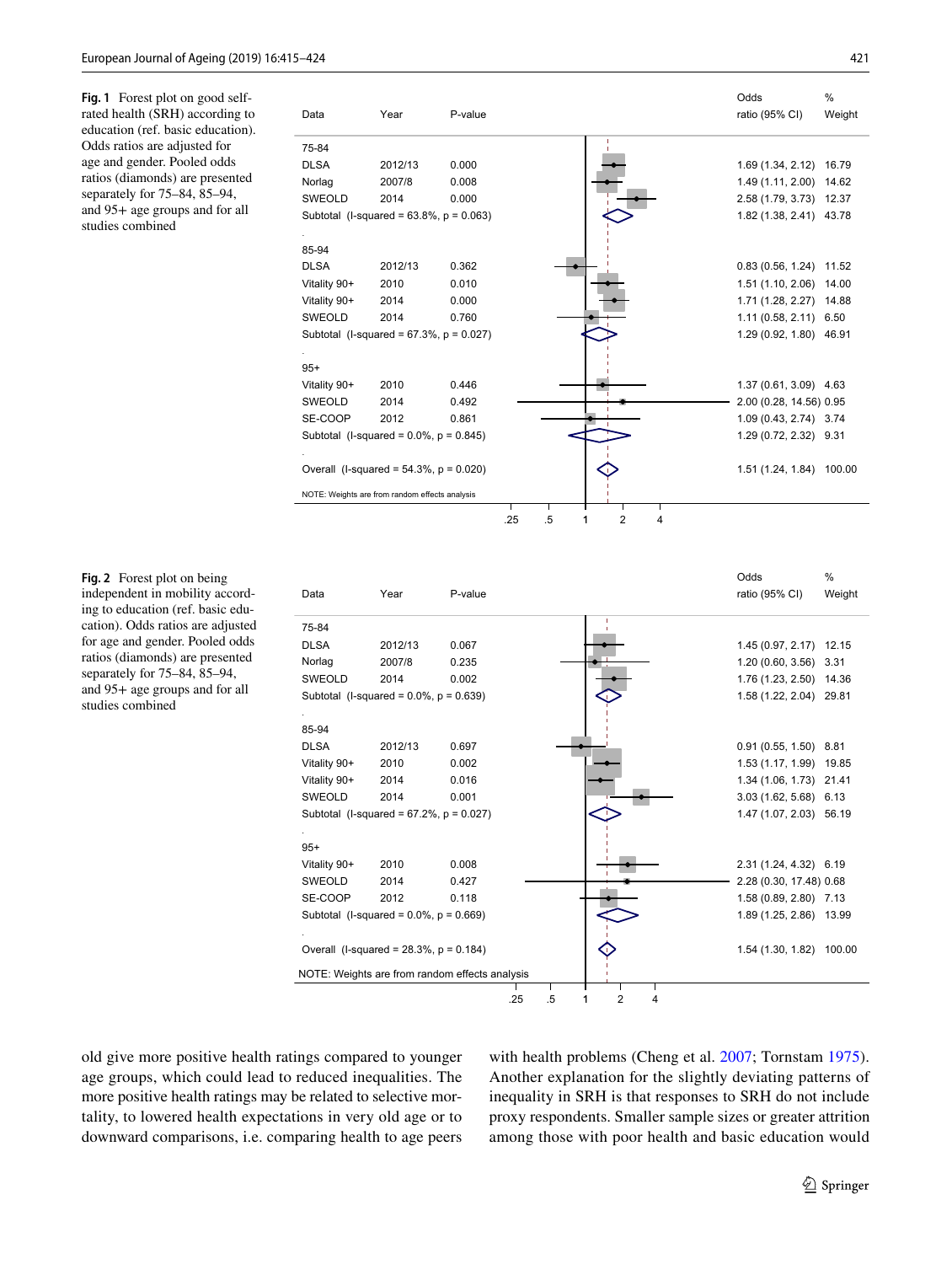<span id="page-7-0"></span>**Fig. 3** Forest plot on being independent in ADL according to education (ref. basic education). Odds ratios are adjusted for age and gender. Pooled odds ratios (diamonds) are presented separately for 75–84, 85–94, and 95+ age groups and for all studies combined



make it more difficult to identify inequalities in SRH in the oldest age groups.

In the individual Nordic studies, the prevalences of being independent in ADL and mobility were very high in the youngest age group especially in NorLAG and DLSA. Both studies showed higher independence for people with higher education but results did not reach statistical signifcance. The low prevalence of ADL problems in these two studies is related to the strong reliance on community based sampling, which implies a weaker representativeness of individuals not living independently. Kelfve [\(2017\)](#page-9-22) has elaborated on the representativeness of study populations among older adults, and its efect on the observed magnitude of health inequalities. Her study showed that excluding institutionalised individuals, or those for whom someone else answered the questions (proxy respondent) led to underestimations of the health inequalities.

Our study showed stable inequalities in ADL and mobility until the oldest age group (95+), which is in line with Arber and Cooper ([1999](#page-8-6)) and Schöllgen et al. ([2010\)](#page-9-12) but difers from Minkler et al. [\(2006\)](#page-9-9). This comparison is not optimal since the previous studies had a focus on younger age groups. They also excluded institutionalised, which may explain the diference between this study and Minkler et al. [\(2006\)](#page-9-9). In SRH analyses, between-study variability was higher, and unlike Rostad et al. ([2009\)](#page-9-11), we found slight decrease in inequalities towards higher age groups. One difference between studies was that we categorized education in two groups and the other study used three categories where the highest education group clearly difered from the lowest group. In studying very old people, who generally have a low level of education, the use of a dichotomized measure of education may be justifed, although it may ignore some important variation in the social environment.

All five studies had good or excellent response rates. It is, however, known that the study non-respondents tend to have worse health than the study respondents and that poor health is associated with a lower level of education. Thus, it is likely that we underestimate inequalities and as such provide a lower bound for the extent of health inequalities in old age. Moreover, since people with higher education, on average, have longer lives (Moe et al. [2012](#page-9-23)), their proportion in the study sample is relatively higher than for people with basic education. Selective mortality eliminates frail and unhealthy individuals from a cohort, making initially disadvantaged groups appear compositionally advantaged over time and, thereby, attenuating or even reversing the initial associations (Ferraro and Shippee [2009\)](#page-8-17). If this process occurs at a faster rate among those with lower education, compared to those with more education, this could lead to decreasing health inequalities in old age.

The advantages of this study were the use of synthesized data from four Nordic countries including high number of oldest old and the use of similar variables and methods of analyses. There were also limitations in the study. The study design was cross-sectional and descriptive in the sense that we were not accounting for several possible confounders such as intelligence or personality, that can affect both the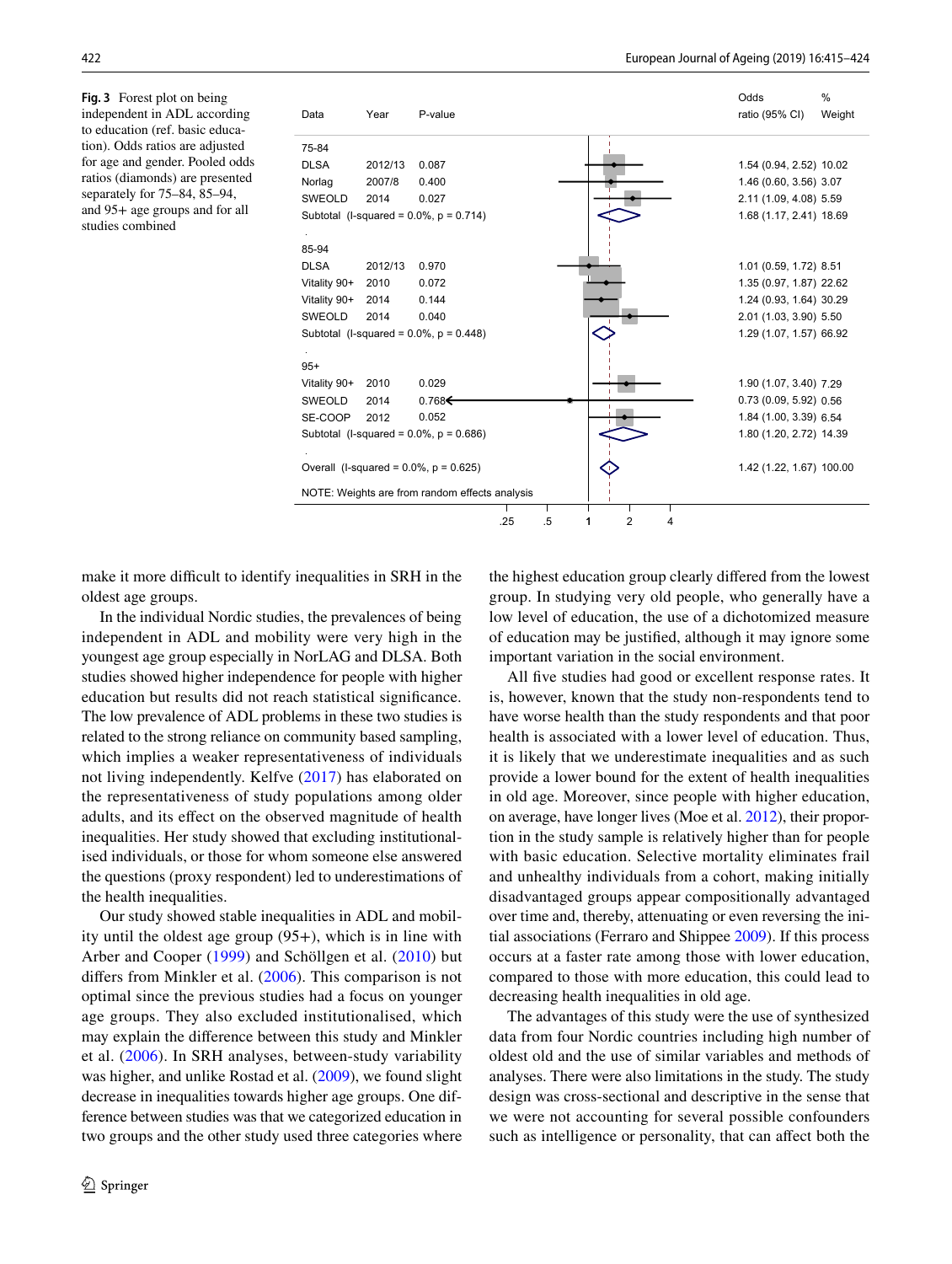level of education and health. Therefore, it is not possible to draw any conclusions about the causal nature of the associations based on our results. Our results show health inequalities across age groups at one time point. Results may refect continuity of health inequalities with ageing but it can also reflect a cohort effect. In addition, as a methodological consideration, we assessed between-study heterogeneity with Q statistics and I-squared test, which both include uncertainty in a meta-analysis with a low number of studies. High between-study heterogeneity questions whether the summary estimate shows the right magnitude of inequalities since the consistency of the studies is weaker (Borenstein et al. [2010](#page-8-14)). The heterogeneity statistics from the meta-analysis coincide well with the known diferences between the studies. Heterogeneity in SRH, when all age groups were included, is likely to refect the smaller inequalities in the oldest age groups but heterogeneity that was found in all health outcomes, particularly in the age group 85–94, is related to the healthier study sample in the DLSA study. Thus, it is likely that also summary estimates are somewhat underestimates of health inequalities in this study.

## **Conclusions**

This study showed the extent of inequalities in health and functioning among people aged 75+ in four Nordic countries. Despite the selection processes, health inequalities according to level of education persist in old age and, for mobility and ADL, also in the oldest age groups (95+). In the Nordic countries, known for their generous welfare systems, health inequalities have been observed in younger ages (Huijts et al. [2010\)](#page-8-18), and this study suggests that they continue until the last years of life.

**Acknowledgements** The author(s) wish to thank the Centre of Excellence in Research on Ageing and Care (CoEAgeCare).

**Funding** This study was carried out as a part of the Social Inequalities in Ageing (SIA) project, which was funded by NordForsk (74637).

#### **Compliance with ethical standards**

**Conflict of interest** The authors declare that they have no confict of interest.

**Informed consent** Informed consent was obtained from all individual participants included in the study.

**Open Access** This article is distributed under the terms of the Creative Commons Attribution 4.0 International License [\(http://creativeco](http://creativecommons.org/licenses/by/4.0/) [mmons.org/licenses/by/4.0/](http://creativecommons.org/licenses/by/4.0/)), which permits unrestricted use, distribution, and reproduction in any medium, provided you give appropriate credit to the original author(s) and the source, provide a link to the Creative Commons license, and indicate if changes were made.

#### **References**

- <span id="page-8-6"></span>Arber S, Cooper H (1999) Gender diferences in health in later life: the new paradox? Soc Sci Med 48:61–76
- <span id="page-8-0"></span>Bambra C (2012) Social inequalities in health: the Nordic welfare state in a comparative context. Changing social equality: the Nordic welfare model in the 21st century. Policy Press, Bristol, pp 143–164
- <span id="page-8-10"></span>Bjørshol E, Høstmark M, Lagerstrøm B (2007) Livsløp, generasjon og kjønn. LOGG 2007. Dokumentasjonsrapport. Oslo: Statistisk Sentralbyrå. Rapport: 19/2010
- <span id="page-8-7"></span>Bootsma-van Der Wiel A, de Craen AJ, Van Exel E, Macfarlane PW, Gussekloo J, Westendorp RG (2005) Association between chronic diseases and disability in elderly subjects with low and high income: the Leiden 85-plus study. Eur J Public Health 15:494–497. <https://doi.org/10.1093/eurpub/cki015>
- <span id="page-8-14"></span>Borenstein M, Hedges LV, Higgins J, Rothstein HR (2010) A basic introduction to fxed-efect and random-efects models for metaanalysis. Res Synth Methods 1:97–111. [https://doi.org/10.1002/](https://doi.org/10.1002/jrsm.12)  $i$ rsm.12
- <span id="page-8-11"></span>Bravell ME, Zarit SH, Johansson B (2011) Self-reported activities of daily living and performance-based functional ability: a study of congruence among the oldest old. Eur J Ageing 8:199–209. <https://doi.org/10.1007/s10433-011-0192-6>
- <span id="page-8-16"></span>Cheng S, Fung H, Chan A (2007) maintaining self-rated health through social comparison in old age. Gerontol B Psychol Sci Soc Sci 62:P277–P285. [https://doi.org/10.1093/geron](https://doi.org/10.1093/geronb/62.5.P277) [b/62.5.P277](https://doi.org/10.1093/geronb/62.5.P277)
- <span id="page-8-5"></span>Dupre ME (2007) Educational diferences in age-related patterns of disease: reconsidering the cumulative disadvantage and ageas-leveler hypotheses. J Health Soc Behav 48:1–15. [https://doi.](https://doi.org/10.1177/002214650704800101) [org/10.1177/002214650704800101](https://doi.org/10.1177/002214650704800101)
- <span id="page-8-8"></span>Enroth L, Raitanen J, Hervonen A, Jylhä M (2013) Do socioeconomic health diferences persist in nonagenarians? J Gerontol B Psychol Sci Soc Sci 68:837–847.<https://doi.org/10.1093/geronb/gbt067>
- <span id="page-8-1"></span>Eurostat (2018) <http://ec.europa.eu/eurostat/data/database>. Accessed 19 June 2018
- <span id="page-8-17"></span>Ferraro K, Shippee T (2009) Aging and cumulative inequality: how does inequality get under the skin? Gerontologist 49:333–343. <https://doi.org/10.1093/geront/gnp034>
- <span id="page-8-9"></span>Fors S, Thorslund M (2015) Enduring inequality: educational disparities in health among the oldest old in Sweden 1992–2011. Int J Public Health 60:91–98. [https://doi.org/10.1007/s0003](https://doi.org/10.1007/s00038-014-0621-3) [8-014-0621-3](https://doi.org/10.1007/s00038-014-0621-3)
- <span id="page-8-13"></span>Ghersi D, Berlin J, Askie L (2008) Prospective meta-analysis. Cochrane handbook for systematic reviews of interventions: Cochrane book series. Wiley, Chichester, pp 559–570
- <span id="page-8-15"></span>Higgins JP, Thompson SG, Deeks JJ, Altman DG (2003) Measuring inconsistency in meta-analyses. BMJ 327:557–560. [https://doi.](https://doi.org/10.1136/bmj.327.7414.557) [org/10.1136/bmj.327.7414.557](https://doi.org/10.1136/bmj.327.7414.557)
- <span id="page-8-3"></span>Hofmann R (2011) Illness, not age, is the leveler of social mortality diferences in old age. J Gerontol B Psychol Sci Soc Sci 66B:374– 379.<https://doi.org/10.1093/geronb/gbr014>
- <span id="page-8-12"></span>Hopman-Rock M, van Hirtum H, de Vreede P, Freiberger E (2018) Activities of daily living in older community-dwelling persons: a systematic review of psychometric properties of instruments. Aging Clin Exp Res. <https://doi.org/10.1007/s40520-018-1034-6>
- <span id="page-8-2"></span>House JS, Kessler RC, Herzog AR, Mero RP, Kinney AM, Breslow MJ (1990) Age, socioeconomic status, and health. Milbank Q 68:383–411
- <span id="page-8-4"></span>House JS, Lepkowski JM, Kinney AM, Mero RP, Kessler RC, Herzog AR (1994) The social stratifcation of aging and health. J Health Soc Behav 35:213–234
- <span id="page-8-18"></span>Huijts T, Eikemo TA, Skalická V (2010) Income-related health inequalities in the Nordic countries: examining the role of education,